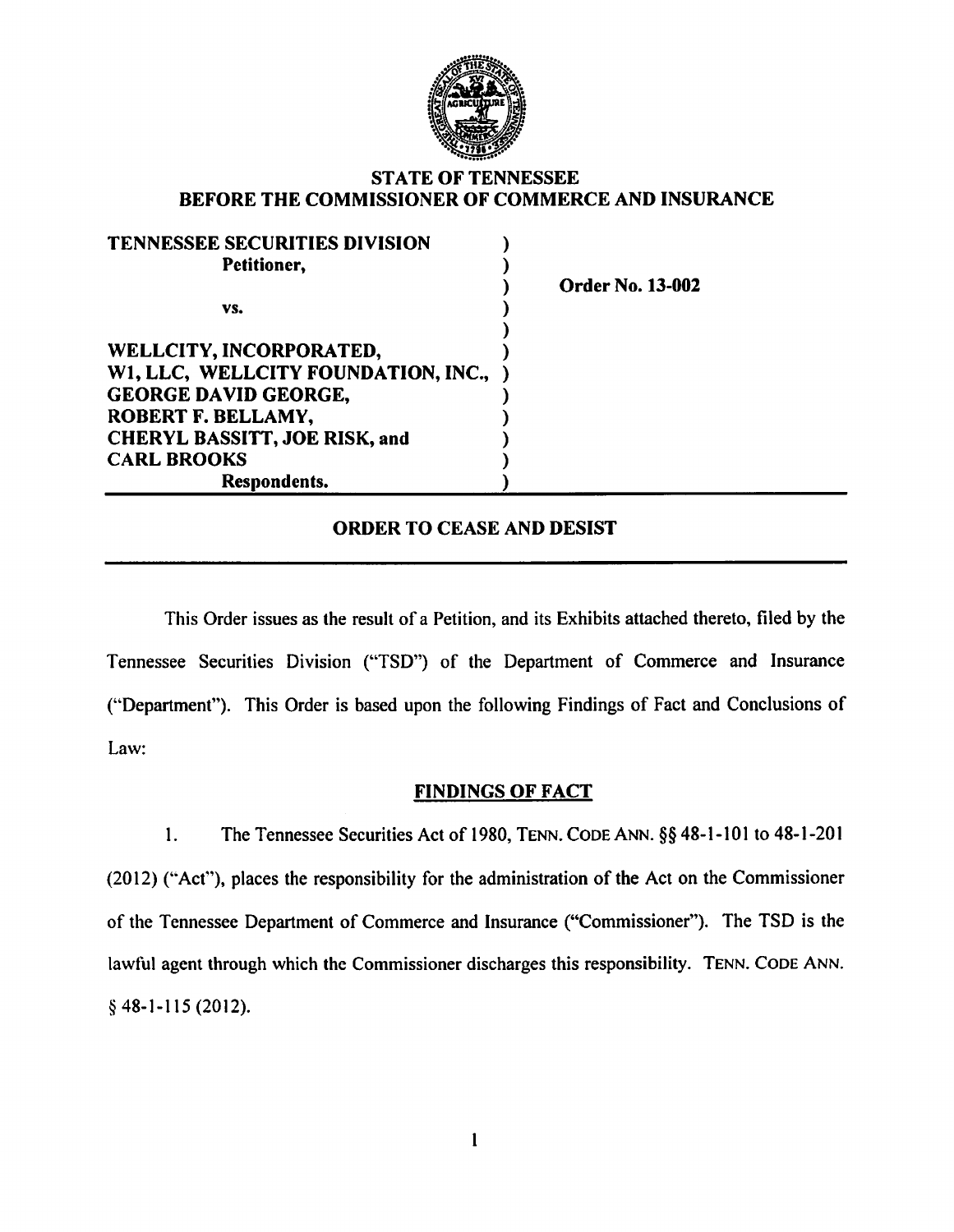2. The TSD is authorized to bring this action based on a finding by the Commissioner that the action is in the public interest, necessary for the protection of investors and consistent with the purposes fairly intended by the policy and provisions of the Act. TENN. CODE ANN.§ 48-I-II6 {20I2).

3. Respondent Well City, Incorporated ("Well City") (Secretary of State Control No. 6I9055) is a Tennessee corporation with a current principal business address of I242 Old Hillsboro Road, Franklin, Tennessee 37069. The Registered Agent for WeliCity is Lance B. Mayes with a current mailing address of I6I6 Westgate Circle, Brentwood, Tennessee 37027- 80I9.

4. Respondent WI, LLC ("WI") (Secretary of State Control No. 589029) was a Tennessee Limited Liability Company registered on October 23, 2008, with a former address of 7II5 South Springs Drive, Franklin, Tennessee 37067. WI is inactive, having been administratively dissolved on August 8, 20IO.

5. Respondent WeliCity Foundation, Inc. ("WC Foundation") (Secretary of State Control No. 659289) is a Tennessee corporation with a current principal business address of 1616 Westgate Circle, Suite 206, Brentwood, Tennessee 37027. The Registered Agent for WC Foundation is Lance B. Mayes with a current mailing address of I6I6 Westgate Circle, Brentwood, Tennessee 37027-80I9.

6. Respondent George David George, Sr. (a.k.a. George David George and David George) ("George"), President of WeliCity, is a citizen and resident of the State of Tennessee, Williamson County, residing at 109 Cavalry Drive, Franklin, Tennessee 37064. At all relevant times, George was not registered as a broker-dealer, broker-dealer agent, investment adviser or investment adviser representative with the TSD.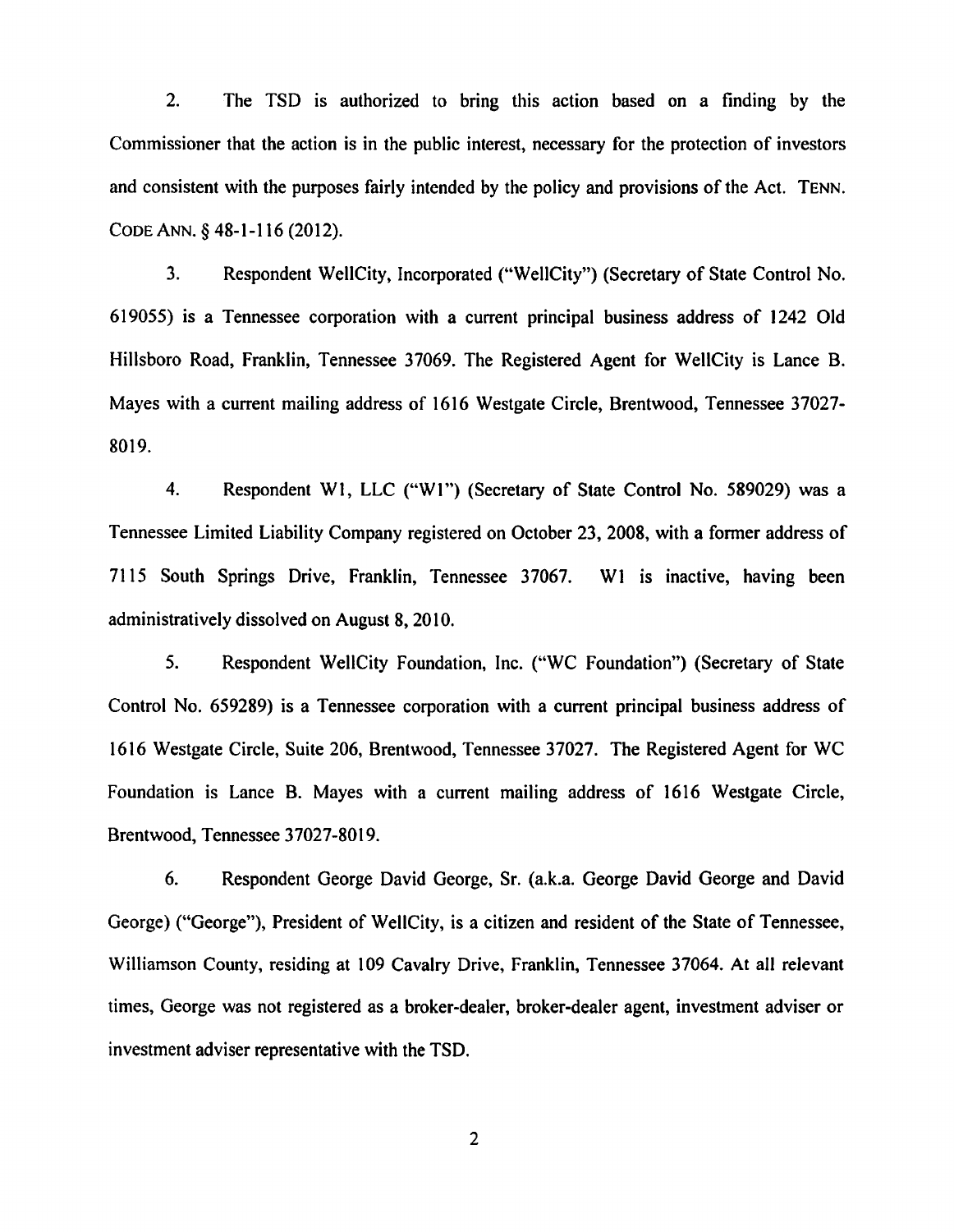7. Respondent Robert F. Bellamy ("Bellamy"), Secretary of WellCity, is a citizen and resident of the State of Tennessee, Williamson County, residing at 2004 Upland Drive, Franklin, Tennessee 37067. At all relevant times, Bellamy was not registered as a broker-dealer, broker-dealer agent, investment adviser or investment adviser representative with the TSD.

8. Respondent Cheryl Bassitt ("Bassitt"), Director of Business Development for WellCity, is a citizen and resident of the State of Ohio, residing simultaneously at 993 Medinah Terrace, Columbus, Ohio 43235 and 1301 Inglis Avenue, Columbus, Ohio 43212. At all relevant times, Bassitt was not registered as a broker-dealer, broker-dealer agent, investment adviser or investment adviser representative with the TSD.

9. Respondent Joe Risk ("Risk"), Vice President of Sales for WellCity, is a citizen and resident of the State of Nevada, residing at 20 Castle Creek Court, Las Vegas, Nevada 89148. At all relevant times, Risk was not registered as a broker-dealer, broker-dealer agent, investment adviser or investment adviser representative with the TSD.

10. Respondent Carl Brooks ("Brooks"), Consultant to the President of WellCity, is a citizen and resident of the State of Virginia, residing at 1905 S. Lynn Street, 701, Arlington, Virginia 22202. At all relevant times, Brooks was not registered as a broker-dealer, brokerdealer agent, investment adviser or investment adviser representative with the TSD.

11. At all relevant times, Respondents George, Bellamy, Bassitt, Risk and Brooks (collectively "Natural Person Respondents") conducted business through Respondents WellCity, WI and WC Foundation (collectively "Business Respondents") (Natural Person Respondents and Business Respondents, collectively "Respondents").

12. Between January 31, 2011 and August 8, 2011, the Natural Person Respondents offered to sell or sold four (4) securities from or in Tennessee in the cumulative amount of at least two hundred thousand dollars (\$200,000.00) to at least one (1) Georgia investor.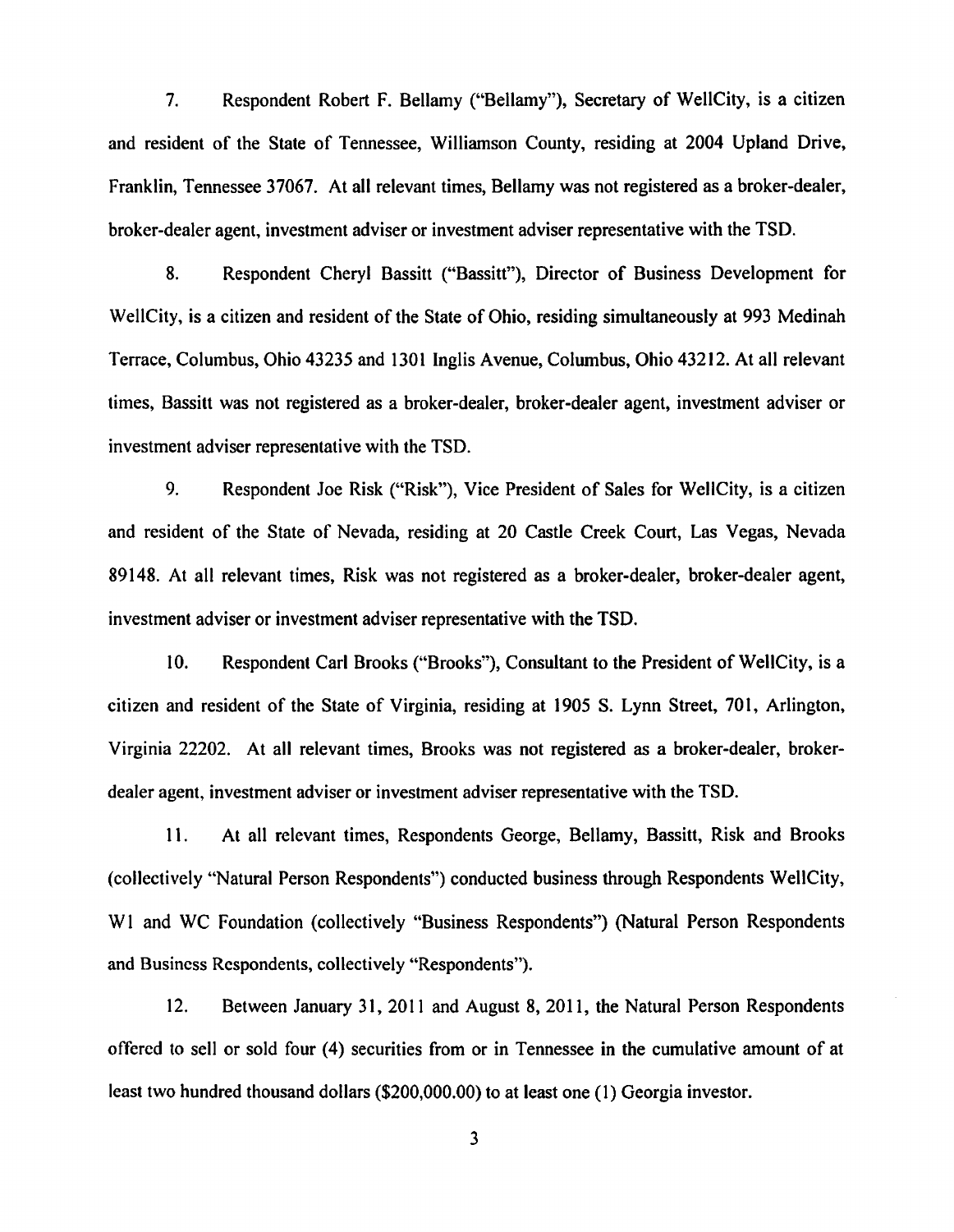13. On or about October 2012, Respondents George and Bellamy offered to sell or sold at least one (1) security from or in Tennessee in the amount of sixty thousand dollars (\$60,000.00) to at least one (I) Tennessee investor.

14. At all relevant times, the Natural Person Respondents were not registered with the TSD to offer to sell or to sell securities from or in Tennessee.

IS. Between January 31, 2011 and August 8, 2011, the Respondents offered to sell or sold four (4) securities in Tennessee in the cumulative amount of at least two hundred thousand dollars (\$200,000.00) to at least one (I) Georgia investor, and the proceeds of each of the sales were wired to a bank account in Tennessee under the name of Respondent WI.

16. The first security purchased in the transactions referred to in paragraph fifteen (15) was a promissory note between the investor, WellCity and George, with George pledging one hundred percent (100%) of his stock in WeiiCity and his personal assets as collateral for the loan.

1 7. The second security purchased was a promissory note between the investor, WellCity and George, with George pledging five percent (5%) of the preferred shares of WellCity as a guarantee for the interest and consulting fee on the loan.

18. The third security purchased was an investment contract between the investor and WellCity in which the investor was to receive five percent (5%) of the preferred shares of WellCity and WC Foundation, with George again signing a personal guarantee.

19. The fourth security purchased was an investment contract between the investor, WcllCity, WI and George, with George pledging all assets of WI, WellCity and his personal assets with a stated value as of August 7, 2011 of at least eight million dollars (\$8,000,000.00).

20. As a result of these transactions, WellCity issued four (4) securities in Tennessee that were not registered with the TSD for sale in Tennessee, W1 issued one (1) security in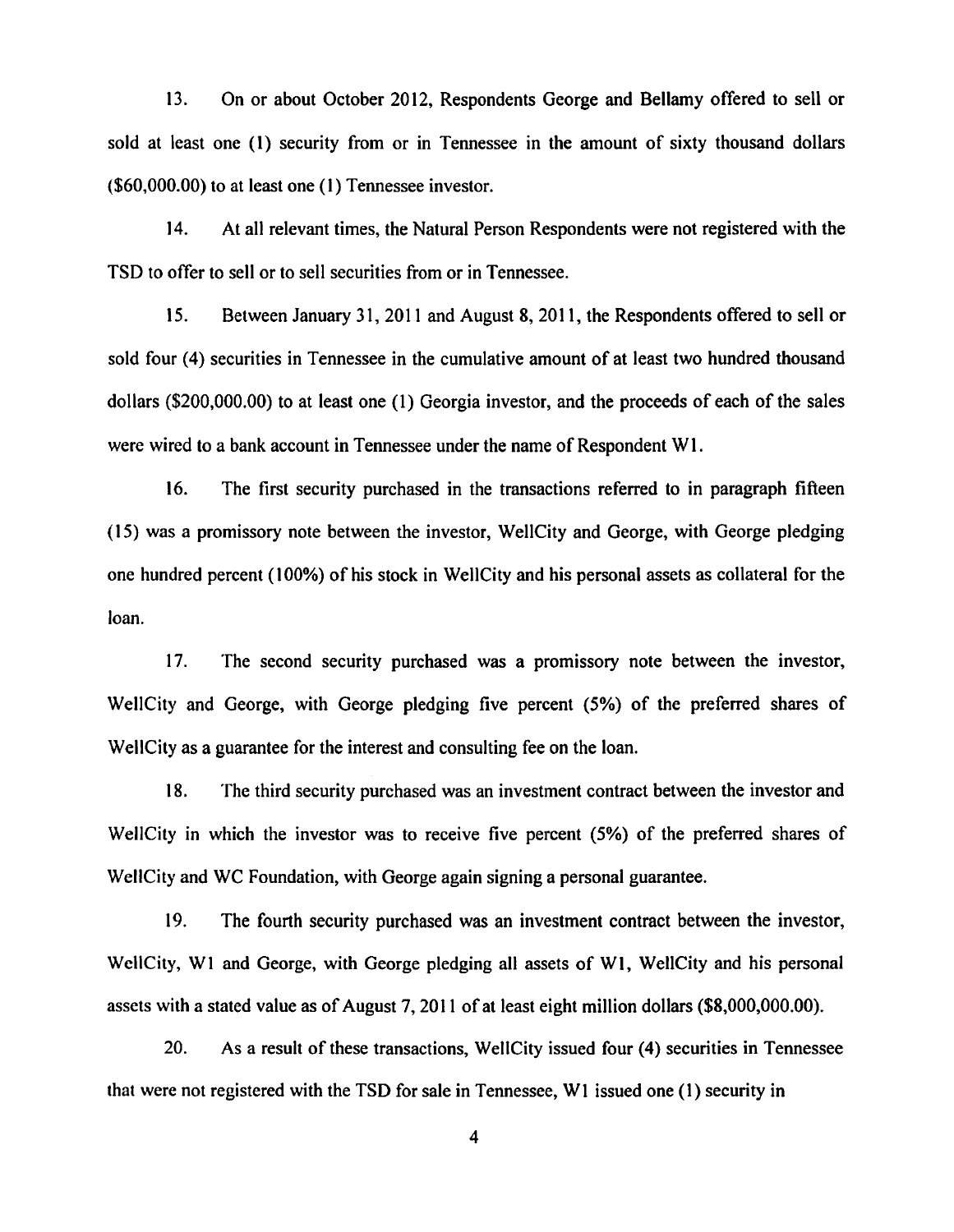Tennessee that was not registered with the TSD for sale in Tennessee and WC Foundation issued one (1) security in Tennessee that was not registered with the TSD for sale in Tennessee.

21. On or about October 2012, a Tennessee investor met with Respondents George and Bellamy who offered to sell or sold him at least one (1) security in Tennessee in the form of shares in WellCity.

22. The security offered for sale in paragraph twenty-one (21) was stock in WellCity.

23. The loan agreements, investment contracts and shares of stock in WellCity, W1 and WC Foundation offered or sold by the Natural Person Respondents were not registered with the TSD for sale in Tennessee, were not the subjects of any exemption filings made with the TSD, were not exempted from the registration requirements of the Act and do not qualify as covered securities pursuant to the Act.

24. Respondent George did not disclose to the investors that he had three prior felony criminal convictions relating to: 1) one (1) count of felony worthless check in the amount of eighty-nine thousand five hundred dollars (\$ 89,500.00) in 2003; 2) one (I) count each of willful failure to collect or pay over tax and theft or embezzlement from an employee benefit plan in 2001; and 3) two (2) counts of bank fraud in 2005.

25. Respondents have, as recently as October 2012, continued to offer to sell or to sell securities without the sellers or the securities being registered with the TSD.

## CONCLUSIONS OF LAW

# *Respondents' Ongoing Unlawful Conduct Warrants the Issuance of an Order to Cease and Desist*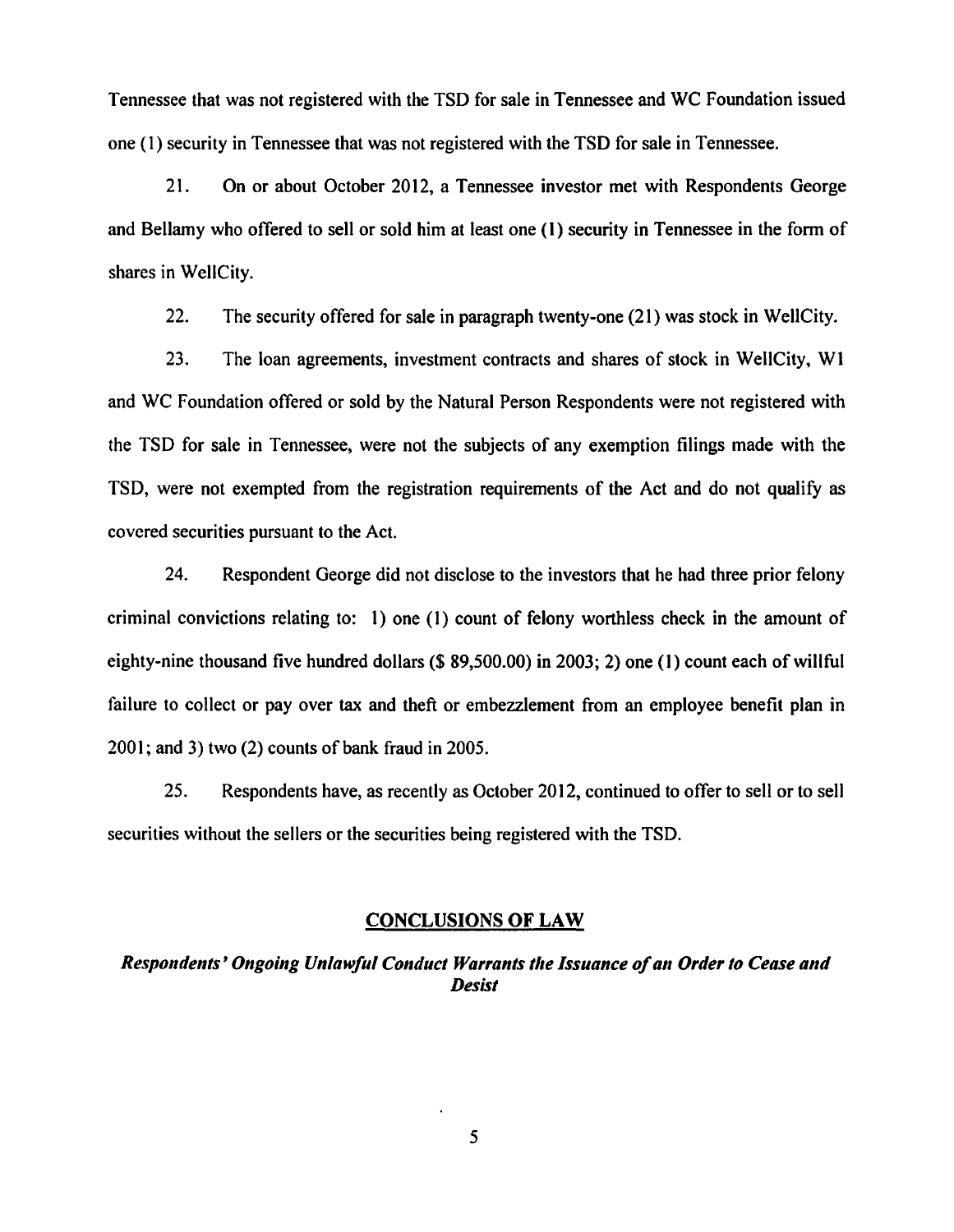26. The Commissioner finds that the TSD is authorized to bring this action based on her finding that the action is in the public interest, necessary for the protection of investors and consistent with the purposes fairly intended by the policy and provisions of the Act. TENN. CODE ANN. § 48-1-116(a) and (b) (2012). In addition, the Commissioner has determined that prior notice of this Cease and Desist Order is not in the public interest and would be detrimental to the protection of investors. TENN. CODE ANN.§ 48-1-116(e)(2)(A) (2012). Respondents' ongoing unlawful conduct necessitates an order to cease and desist all such unlawful activity to prevent the Respondents from continuing to sell unregistered securities while not being registered to offer to sell or to sell securities in Tennessee by simply changing the name or form of the offerings being made in order to hide the unlawful nature of their conduct.

27. The facts as stated demonstrate that Respondents, who are not registered with the TSD to offer to sell or to sell securities from or in Tennessee, are continuing to offer to sell or to sell securities in Tennessee that are not registered with the TSD for sale in Tennessee.

28. Respondents' continuing illegal conduct provides grounds under the TENN. CODE ANN.§§ 48-1-116(a) and 48-I-116(e)(2)(A) (2012) for the entry of an Order to Cease and Desist all securities activities.

# **Respondents Offered or Sold Securities Without Being Registered to Offer or Sell Securities** *From or In Tennessee*

29. The facts as stated demonstrate that the Natural Person Respondents offered to sell or sold securities in Tennessee without being registered under the Act to offer to sell or to sell securities in Tennessee. It is unlawful for any person to transact business from or in this state as a broker-dealer or agent unless such person is registered as a broker-dealer or agent under the Act. TENN. CODE ANN.  $\S$  48-1-109(a) (2012). In addition, it is unlawful for any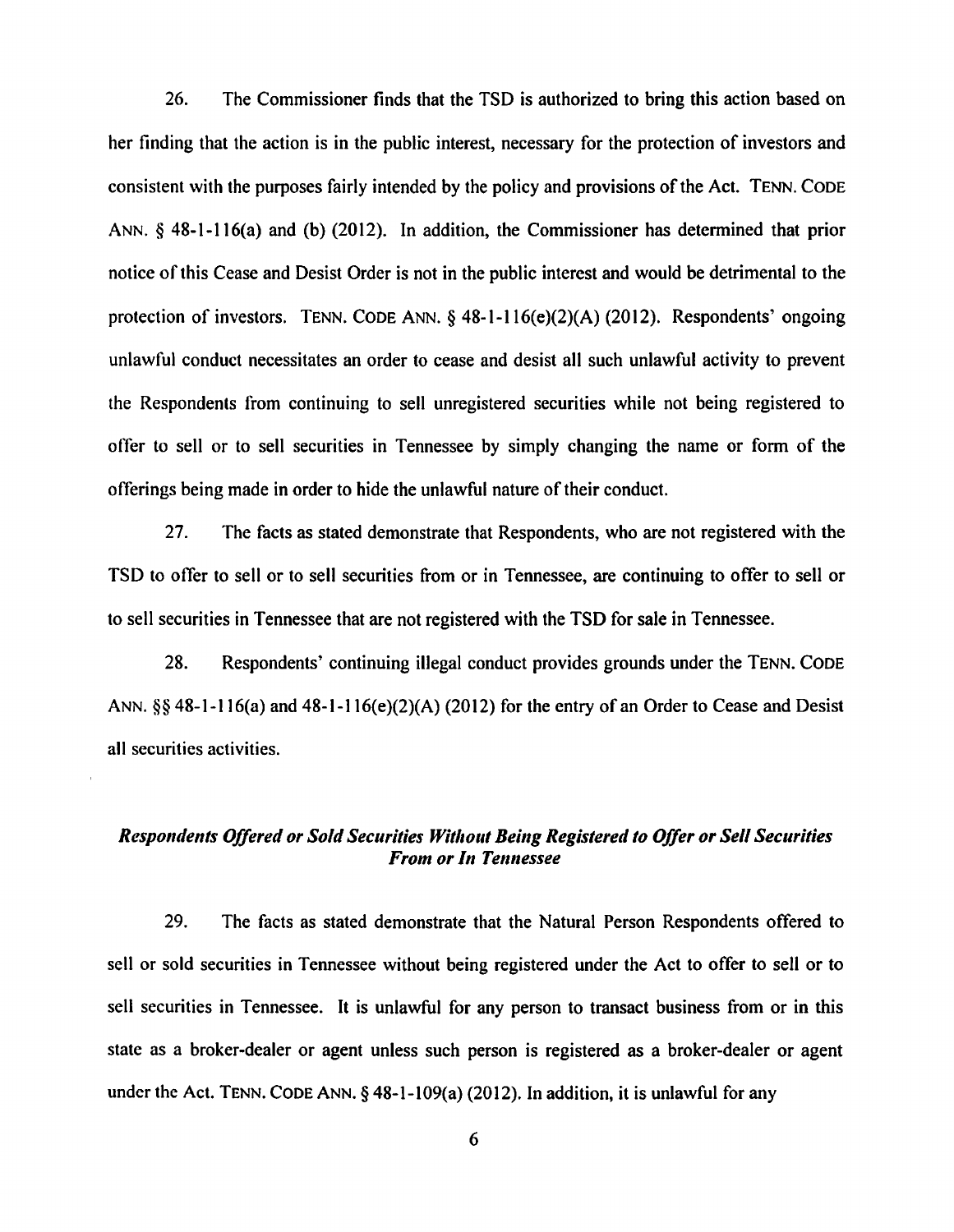person to transact business from or in this state as an investment adviser or investment adviser representative unless such person is registered as an investment adviser or investment adviser representative under the Act. TENN. CODE ANN.  $\S$  48-1-109(c) (2012).

30. The Natural Person Respondents' offers to sell or sales of securities without being registered with the TSD to engage in the offering/selling of securities from, in or into Tennessee provides adequate grounds under TENN. CODE ANN. § 48-1-116(a) (2012) for the entry of an Order to Cease and Desist all securities activities.

#### **Respondents Sold Unregistered Securities in Tennessee**

31. The facts as stated demonstrate that Respondents sold securities in Tennessee that were not registered with the TSD to be sold in Tennessee. It is unlawful for any person to sell any security in this state unless it is registered under the Act, the security or transaction is exempted under the Act, or the security is a covered security. TENN. CODE ANN. §§ 48-1- 102( 17){A) and 48-l-l04(a) (2012).

32. Respondents' sales of unregistered securities provide grounds under TENN. CODE ANN.§ 48-1-116(a) (2012) for the entry of an Order to Cease and Desist all securities activities.

### *George Engaged in Securities Fraud*

33. The facts as stated demonstrate that George failed to disclose to the investors that he had three (3) previous felony criminal convictions relating to: a felony worthless check; willful failure to collect or pay over tax and theft or embezzlement from an employee benefit plan; and bank fraud. Pursuant to TENN. CODE ANN.§ 48-1-12l(a)(2) (2012),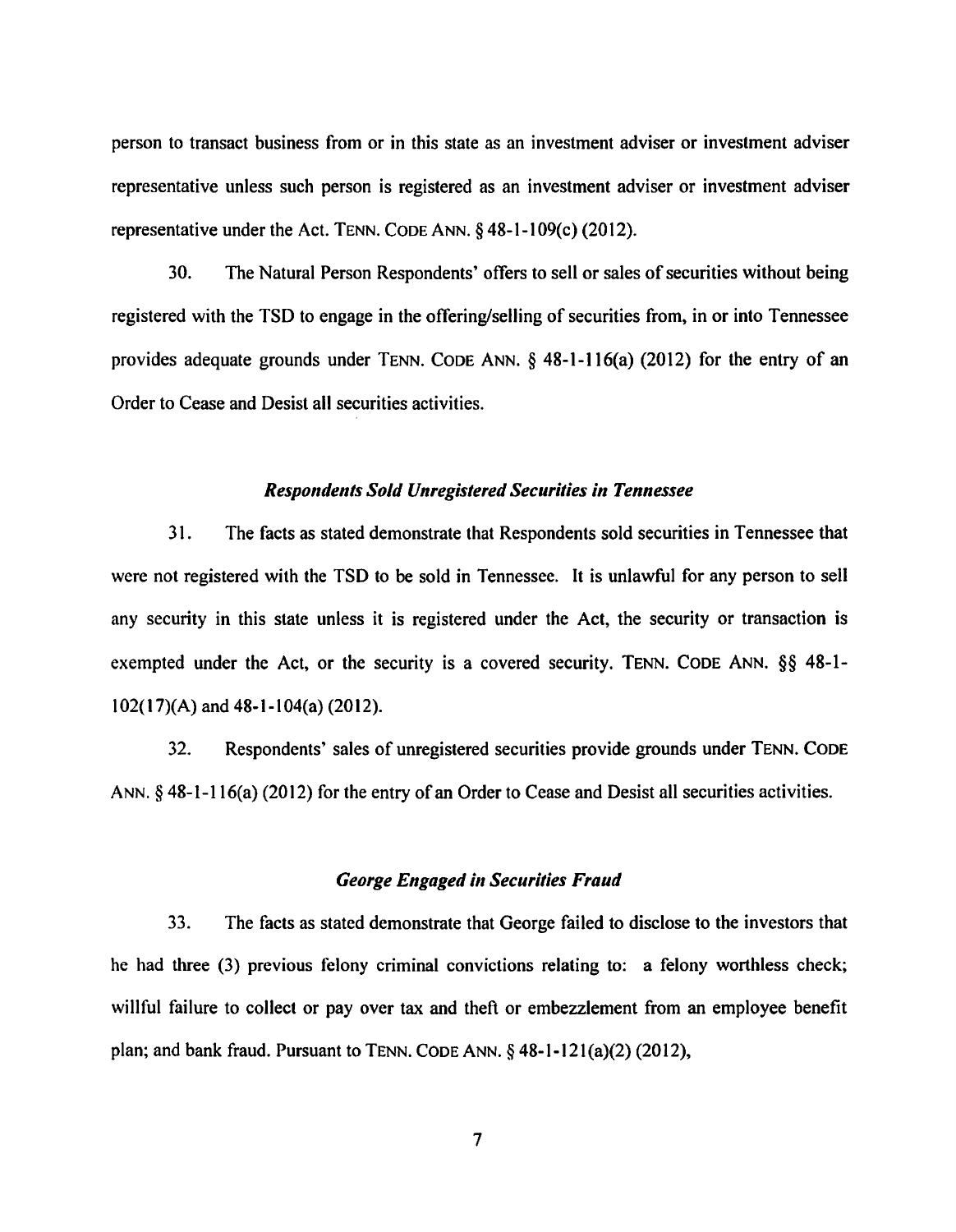(a) [i]t is unlawful for any person, in connection with the offer, sale or purchase of any security within the State of Tennessee, directly or indirectly, to ... (2) [m]ake any untrue statement of a material fact or omit to state a material fact necessary in order to make the statements made, in the light of the circumstances under which they are made, not misleading....

TENN. CODE ANN.§ 48-l-12l(a)(2) (2012).

34. George's failure to disclose his criminal convictions provides grounds under TENN. CODE ANN. § 48-1-116(a) (2012) for the entry of an Order to Cease and Desist all securities activities.

### ORDER

# NOW, THEREFORE, in consideration of the foregoing, it is ORDERED that:

1. Respondents SHALL COMPLY with the Act and all rules promulgated thereunder.

2. The Natural Person Respondents SHALL CEASE AND DESIST any further conduct as a broker-dealer, broker-dealer agent, investment adviser or investment adviser representative from or in the State of Tennessee until such time as he or she is effectively registered with the TSD to engage in such activity.

3. The Natural Person Respondents, Business Respondents and any successor entities SHALL IMMEDIATELY CEASE AND DESIST from the issuance, offer to sell, or sale of any security, including but not limited to, investment contracts, loan agreements, stock or any other investment interest or security in WellCity, WI, and WC Foundation, including any successor entities, to any "person", as that term is defined under the Act, until such time as any such security is: 1) deemed by the TSD to be registered with the TSD for sale in Tennessee; 2) is deemed by the TSD to be exempted from the registration provisions of the Act; or 3) is deemed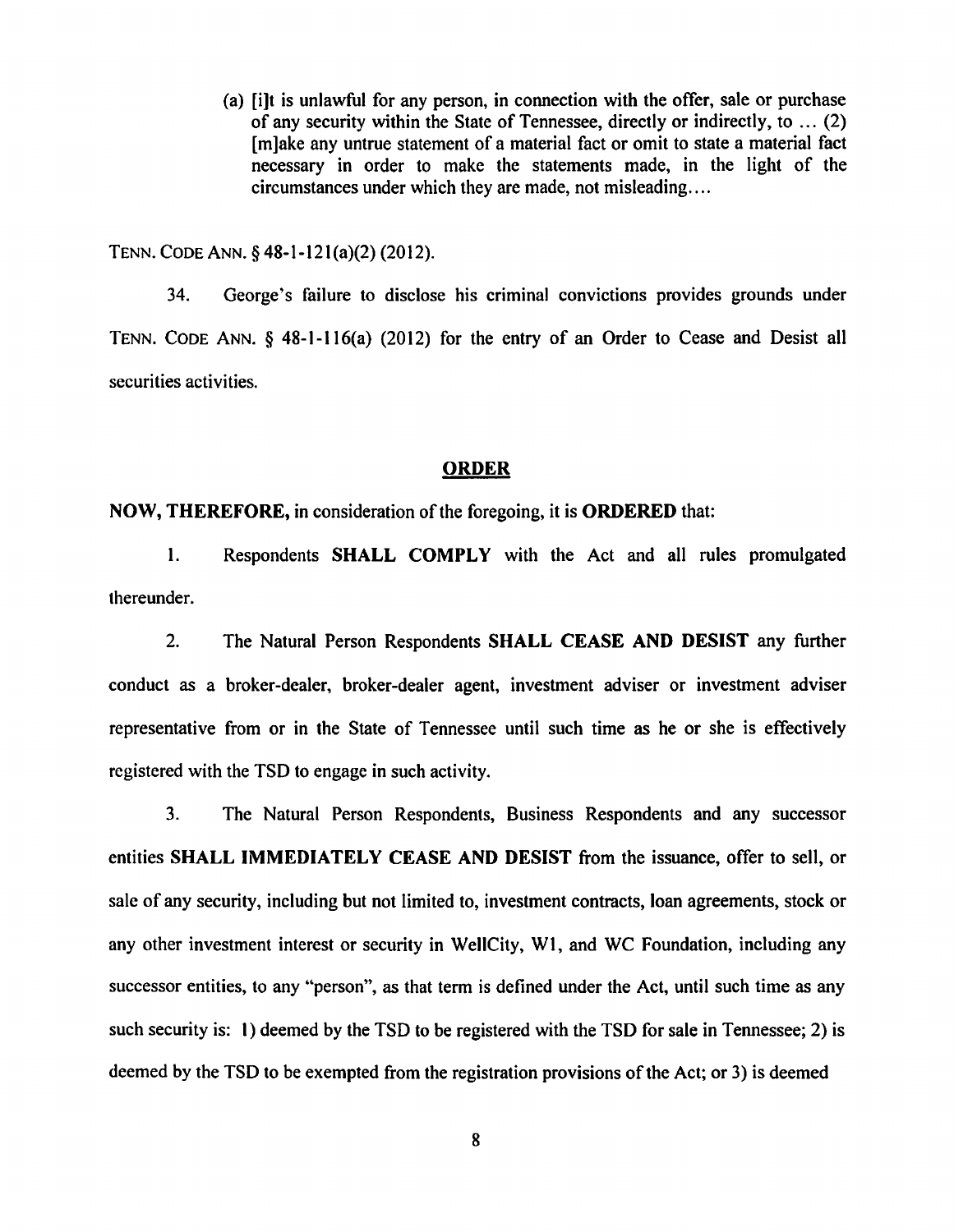by the TSD to be a covered security, as that term is defined in the Act.

4. Respondent George SHALL CEASE AND DESIST any further conduct in violation of the Act's prohibition against engaging in securities fraud, including but not limited to, by failing to disclose material information to investors about his criminal convictions for bank fraud, embezzlement and felony worthless check or by making any untrue statement of a material fact or omitting to state a material fact necessary in order to make the statements made, in light of the circumstances under which they are made, not misleading.

5. All entities or persons in any way assisting, aiding, or helping the aforementioned Respondents in any of the aforementioned violations of the Act. SHALL CEASE AND DESIST all such activities in violation of the Act.

6. This Order to Cease and Desist is not intended to prohibit any lawful conduct in which Respondents might be engaged.

7. Entry of this Order to Cease and Desist shall not in any way restrict the TSD or the Commissioner of the Department from taking further action with respect to these or other possible violations of the Act, or any of the rules promulgated thereunder, by Respondents.

8. You are advised that you have the right to a hearing as to all matters raised in this Order to Cease and Desist. If you wish to exercise your right to a hearing, please notify:

# DAPHNE D. SMITH ASSISTANT COMMISSIONER FOR SECURITIES STATE OF TENNESSEE DEPARTMENT OF COMMERCE AND INSURANCE DAVY CROCKETT TOWER, 8<sup>TH</sup> FLOOR 500 JAMES ROBERTSON PARKWAY NASHVILLE, TENNESSEE 37243

9. Such request must be received within thirty (30) days from the date of entry of this Order to Cease and Desist. This Order to Cease and Desist shall become a Final Order thirty